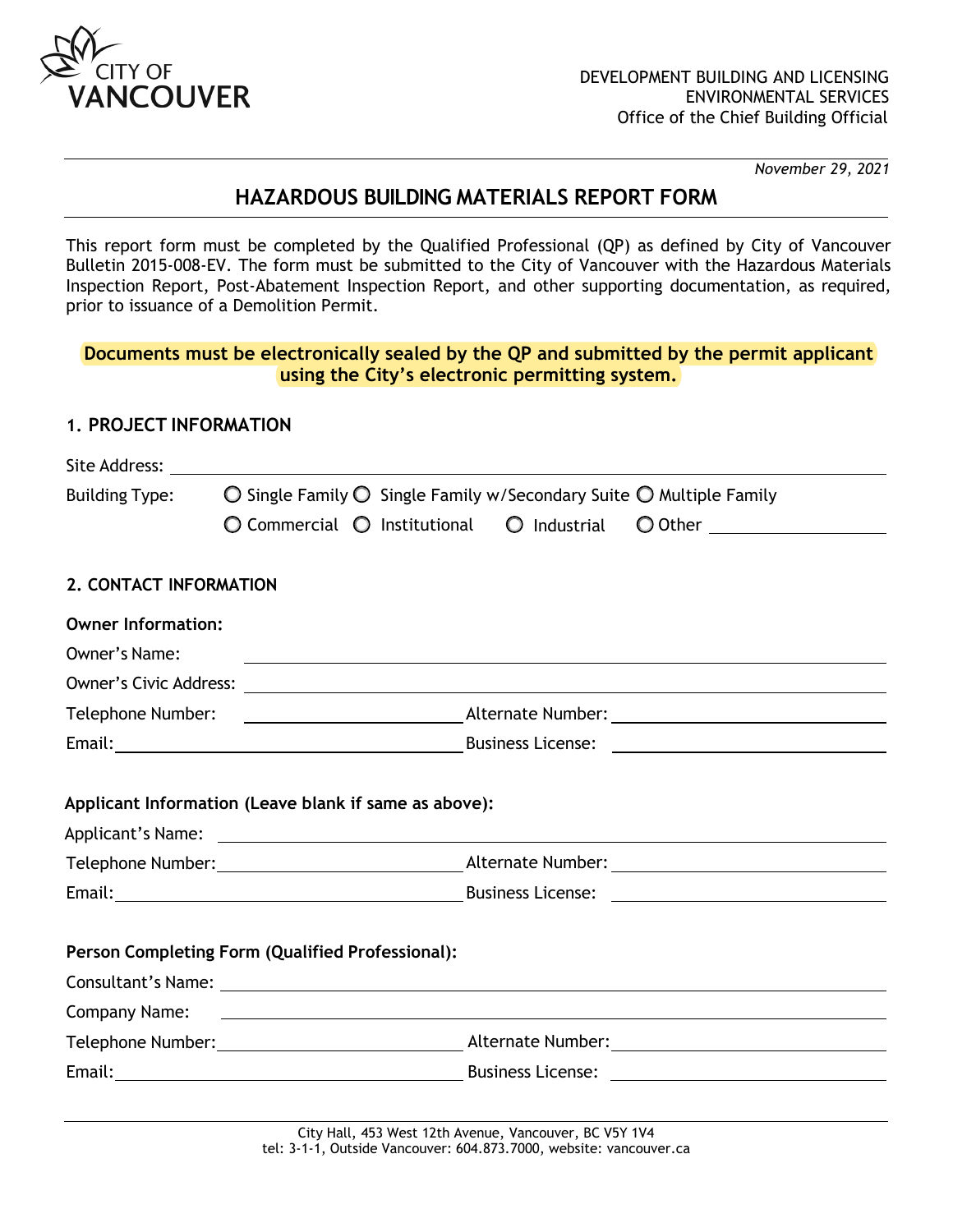## **3. BUILDING DESCRIPTION**

| Year Built:             | Major Renovation Year: | Size:                                             |
|-------------------------|------------------------|---------------------------------------------------|
| Number of Floors:       | Roof Type:             |                                                   |
| Heating System:         |                        | Insulation? Yes $\bigcirc$ No $\bigcirc$<br>Tvpe: |
| <b>Exterior Finish:</b> |                        | Drywall? Yes ○ No ○ Approx. Quantity:             |

#### **4. HAZARDOUS BUILDING MATERIALS SUMMARY**

A Hazardous Materials Inspection Report completed by a qualified person, as defined in WSBC OHSR 20.112, **must** be submitted electronically with this form. Analytical lab report must be attached.

#### **Hazardous Materials Inspector:**

Consultant's Name and Company:

Telephone Number:\_\_\_\_\_\_\_\_\_\_\_\_\_\_\_\_\_\_

#### **Asbestos Containing Building Materials (identified or presumed):**

| Sample ID | <b>Material Type</b> | %<br>Asbestos | Location | Homogeneous Area | Approximate<br>Quantity |
|-----------|----------------------|---------------|----------|------------------|-------------------------|
|           |                      |               |          |                  |                         |
|           |                      |               |          |                  |                         |
|           |                      |               |          |                  |                         |
|           |                      |               |          |                  |                         |
|           |                      |               |          |                  |                         |
|           |                      |               |          |                  |                         |
|           |                      |               |          |                  |                         |
|           |                      |               |          |                  |                         |
|           |                      |               |          |                  |                         |
|           |                      |               |          |                  |                         |
|           |                      |               |          |                  |                         |
|           |                      |               |          |                  |                         |
|           |                      |               |          |                  |                         |
|           |                      |               |          |                  |                         |
|           |                      |               |          |                  |                         |

\*Attach additional table as required

| <b>Total Number of Samples:</b> |  |  |  |
|---------------------------------|--|--|--|
|---------------------------------|--|--|--|

Laboratory Name: Analytical Method(s):

## **5. REMOVAL, RECYCLING AND DISPOSAL**

Documentation providing evidence that all hazardous building materials identified in this report have been managed in accordance with all applicable regulations must be submitted electronically with this form. Hazardous Materials Inspection Report and Post-Abatement Inspection Report are mandatory.